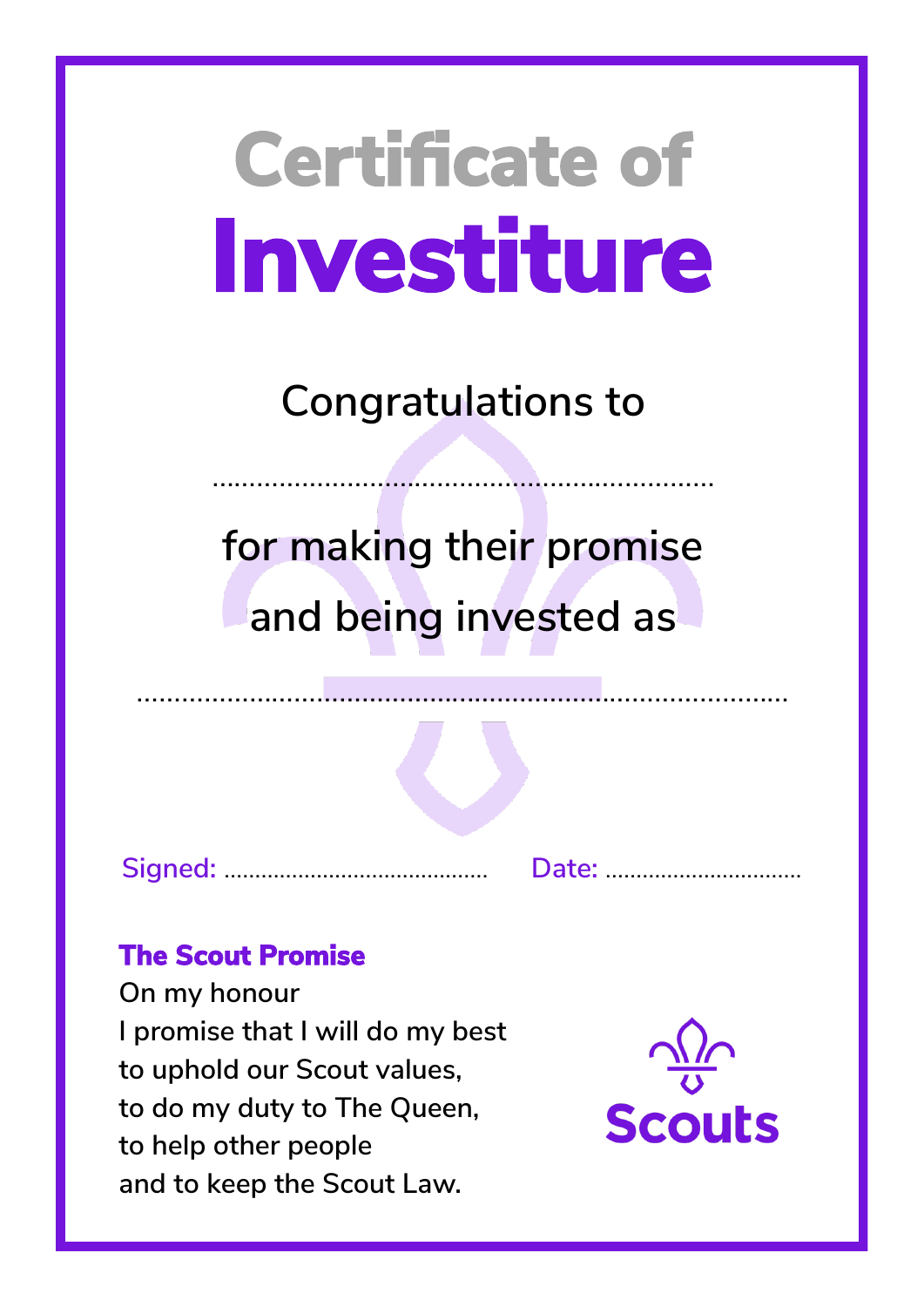**Congratulations to**

……………………………………………….…………

**for making their promise and being invested as**

**Signed:** ……………...……………………. **Date:** …………………....…….

### **The Scout Promise**

**On my honour, I promise that I will do my best to do my duty to God and to The Queen, to help other people and to keep the Scout Law.**

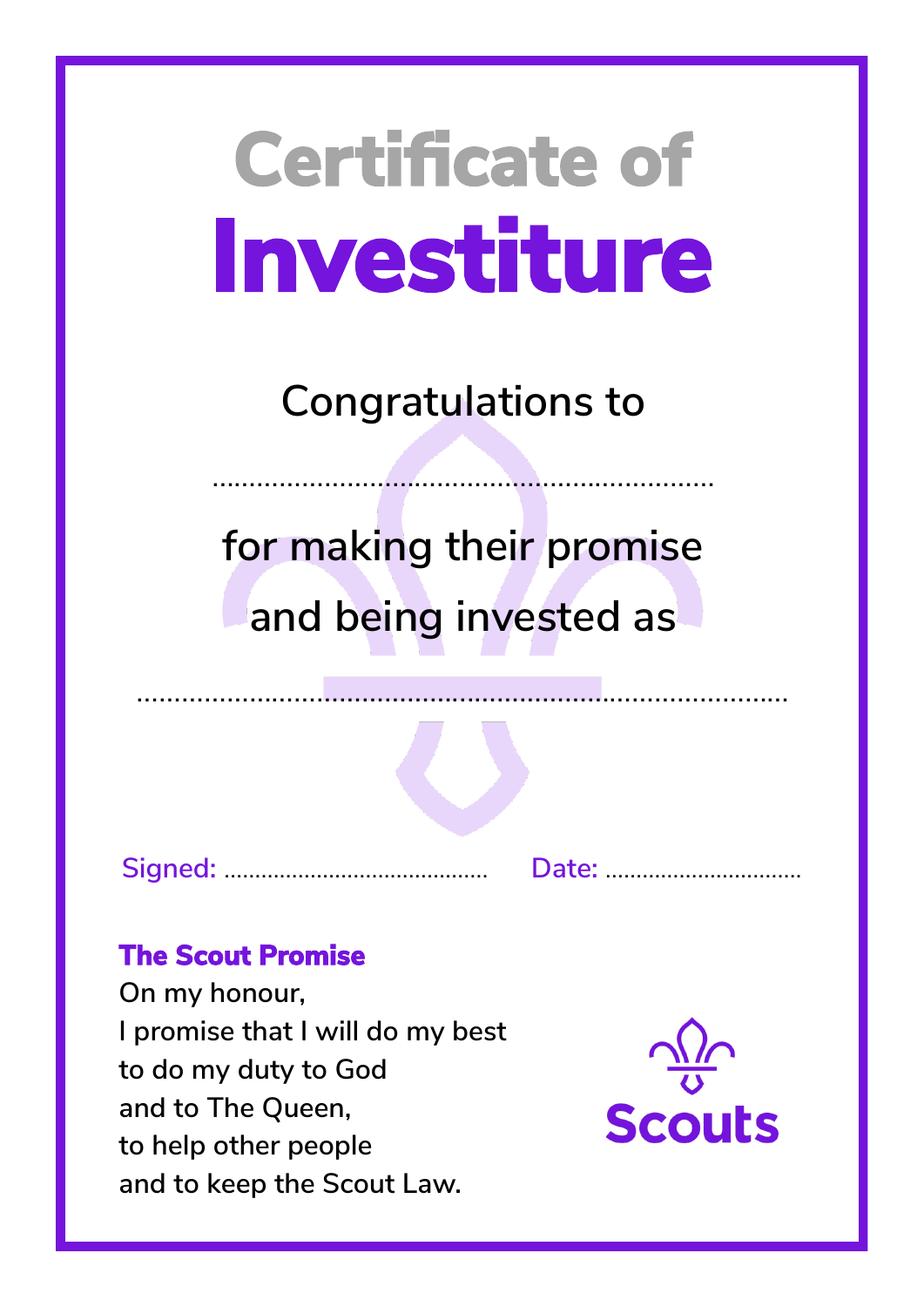**Congratulations to**

……………………………………………….…………

**for making their promise and being invested as**

**Signed:** ……………...……………………. **Date:** …………………....…….

### **The Scout Promise**

**On my honour, I promise that I will do my best to do my duty to Allah and to The Queen, to help other people and to keep the Scout Law.**

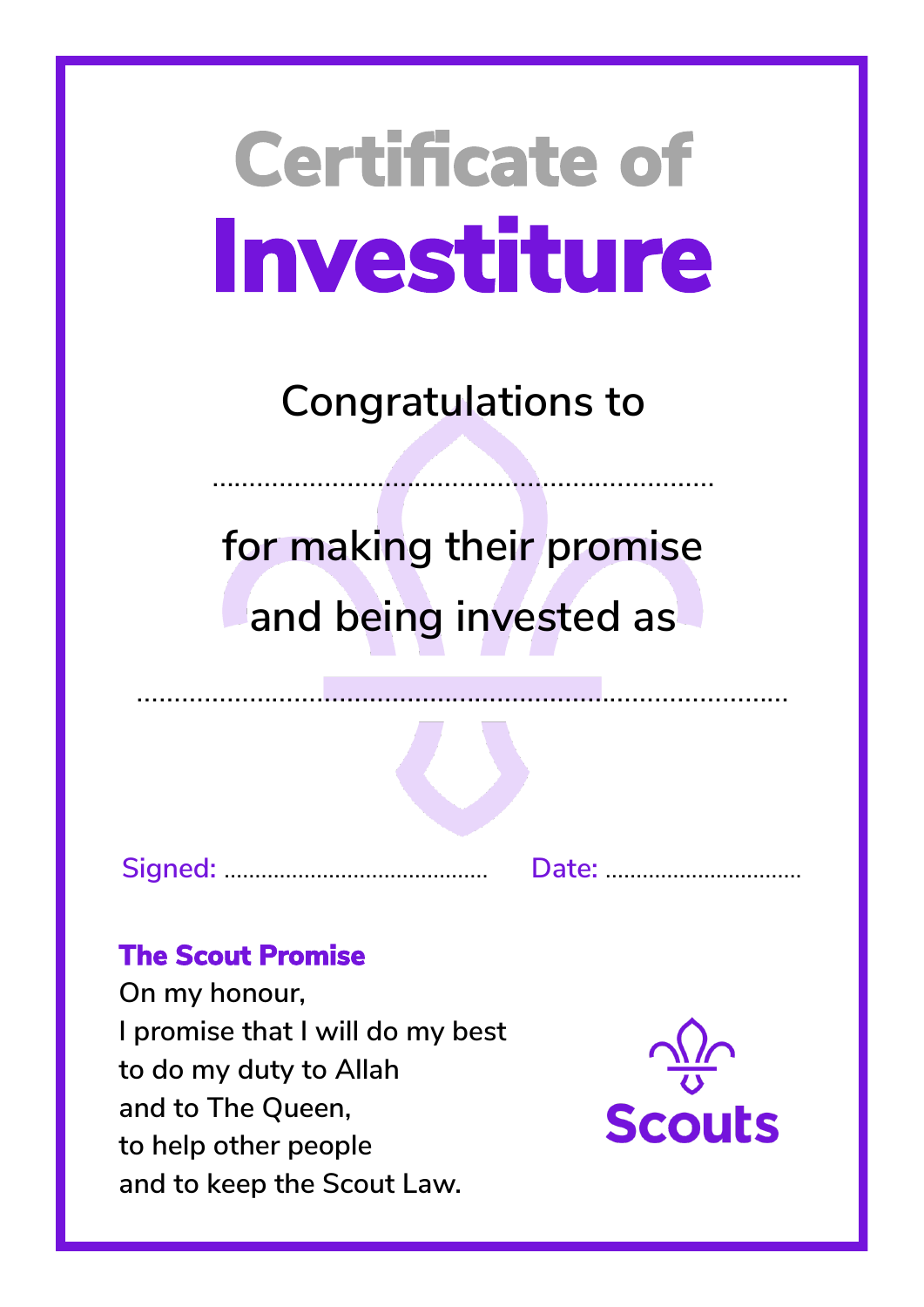**Congratulations to**

……………………………………………….…………

**for making their promise and being invested as**

**Signed:** ……………...……………………. **Date:** …………………....…….

## **The Scout Promise**

**In the name of Allah, the most beneficent and the most merciful, I promise that I will do my best to do my duty to Allah and to The Queen, to help other people and to keep the Scout Law.**

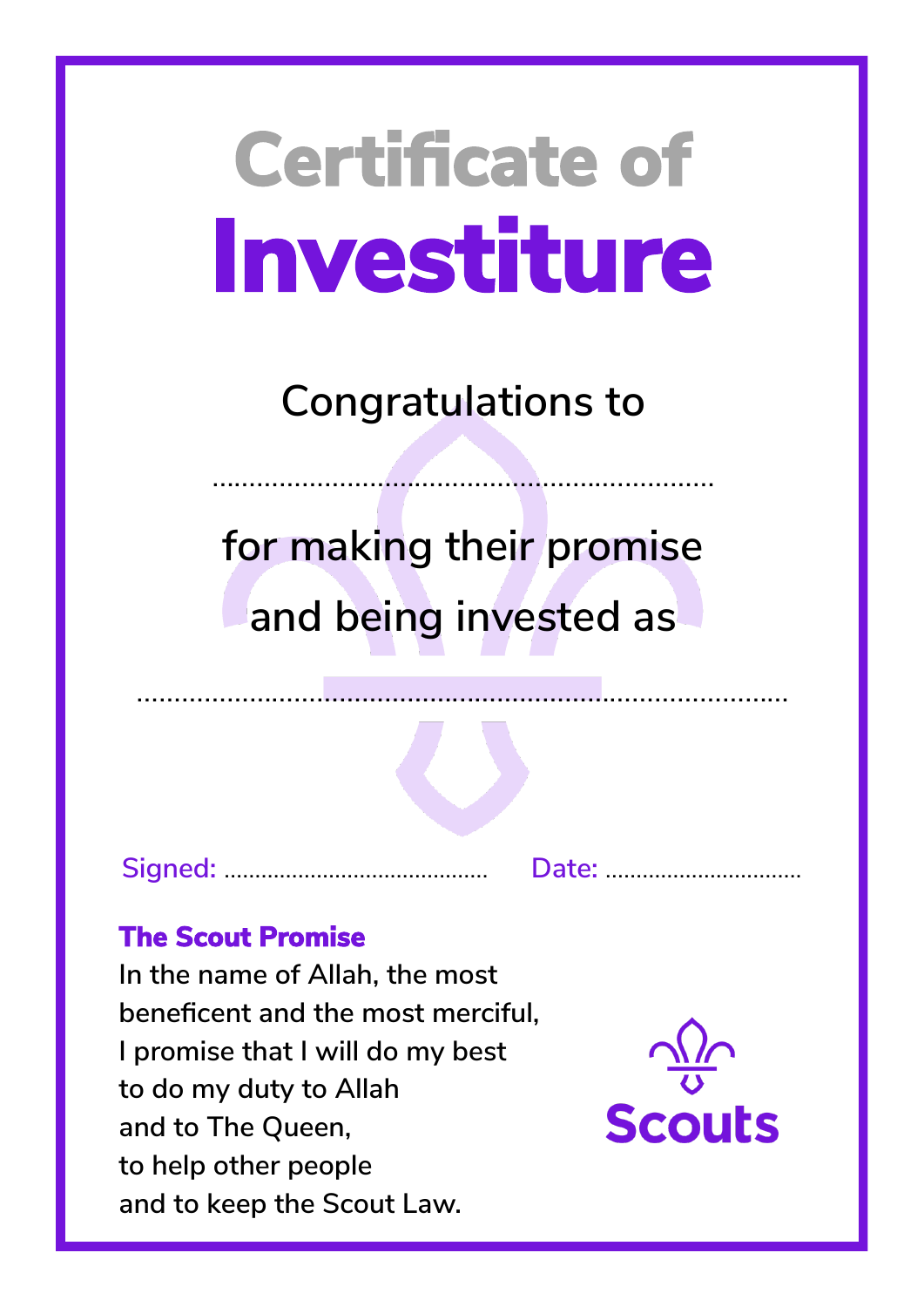**Congratulations to**

……………………………………………….…………

**for making their promise and being invested as**

**Signed:** ……………...……………………. **Date:** …………………....…….

### **The Scout Promise**

**On my honour, I promise that I will do my best to do my duty to Waheguru and to The Queen, to help other people and to keep the Scout Law.**

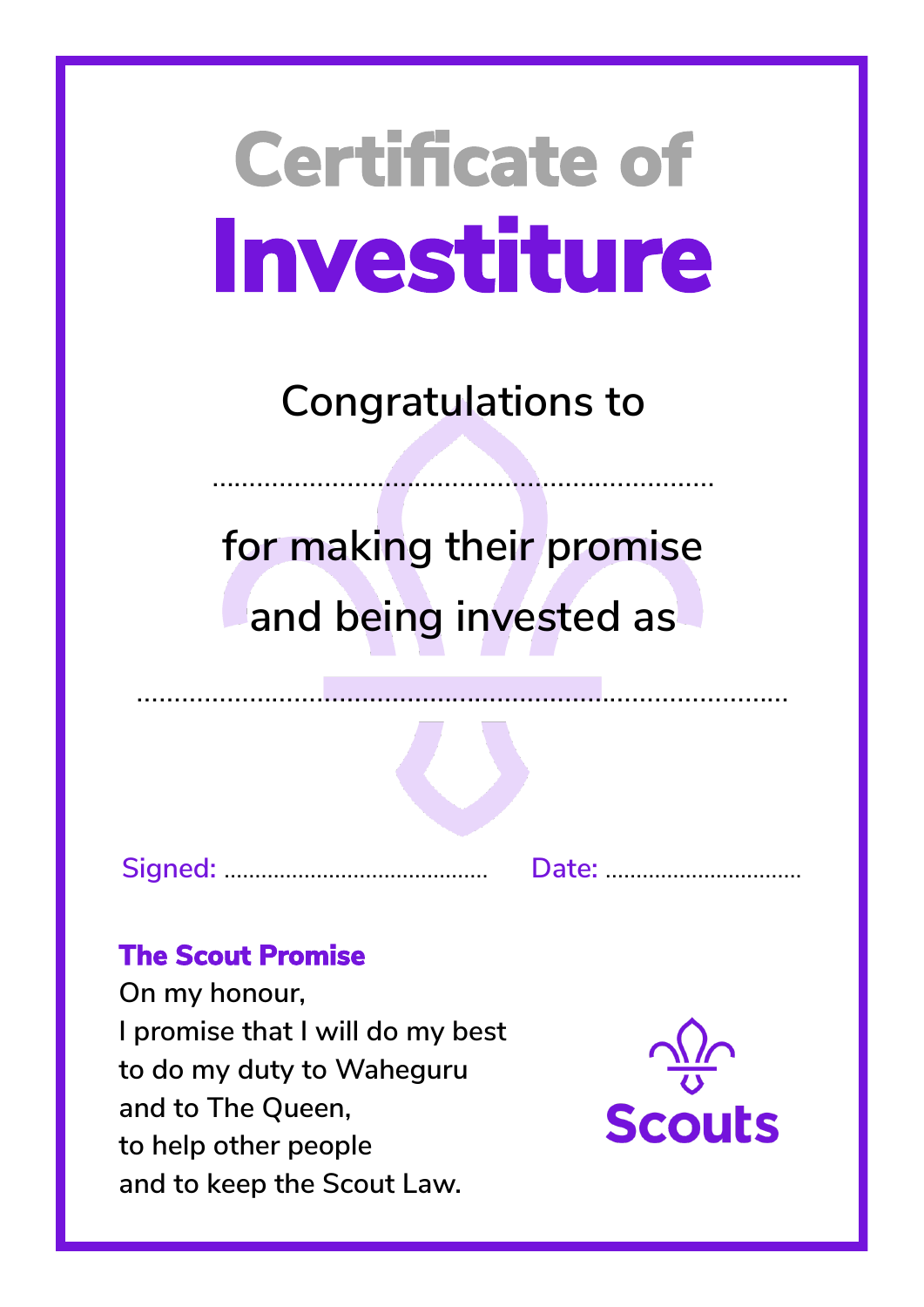**Congratulations to**

……………………………………………….…………

**for making their promise and being invested as**

**Signed:** ……………...……………………. **Date:** …………………....…….

### **The Scout Promise**

**On my honour, I promise that I will do my best to do my duty to my dharma and to The Queen, to help other people and to keep the Scout Law.**